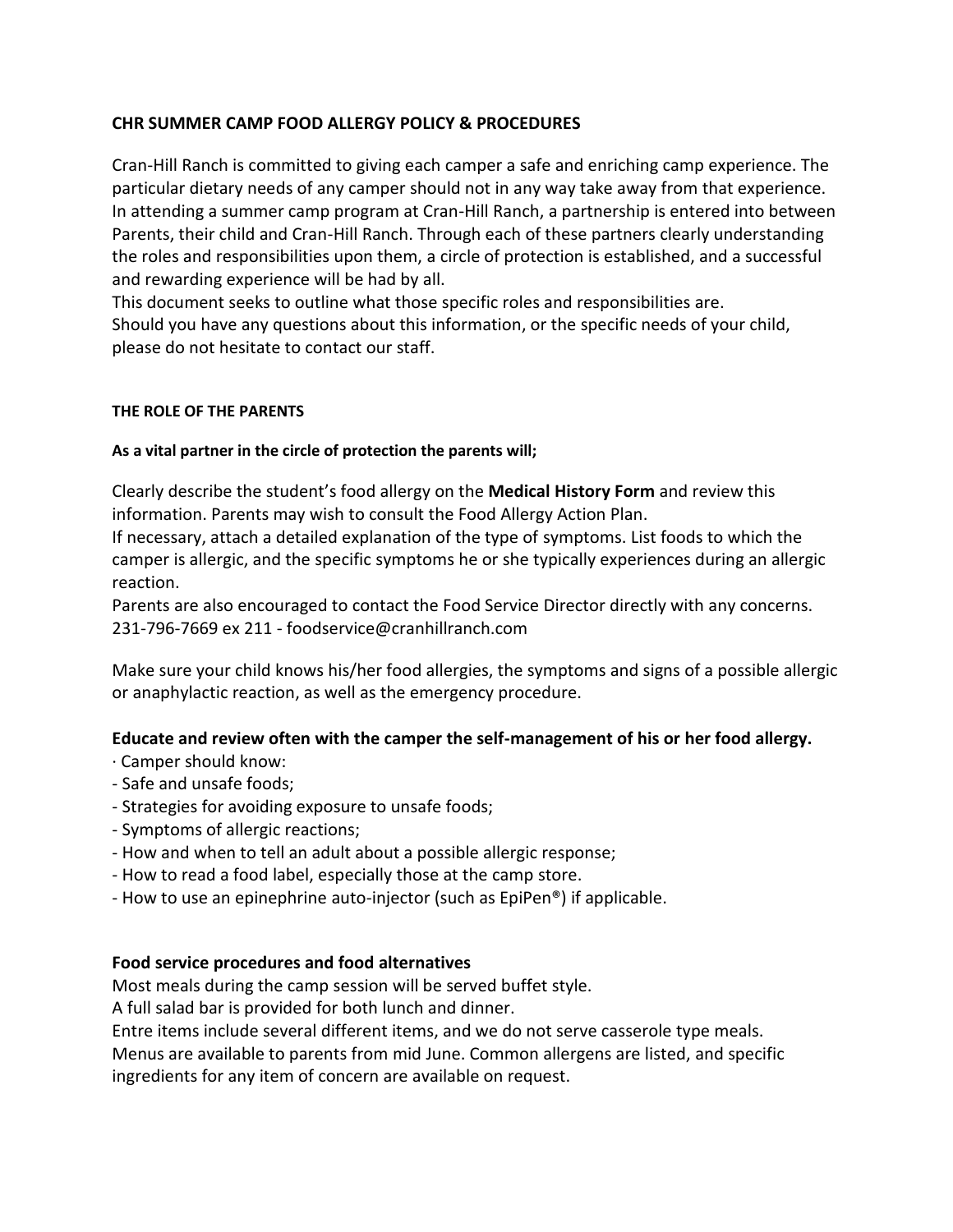During the summer season we keep available the following food alternative items specifically for campers with food allergies;

- **Gluten Free Pasta**
- Gluten Free Pancake mix
- Regular Soy Milk
- Rice Milk
- Gluten Free bread/buns

### **Packing food for camp:**

If the variety of items available, along with the above listed alternative foods still leaves a "gap", we ask that Parents supply supplemental foods to replace any items of concern. We would be more than happy to prepare the pre-packed food.

If the family chooses to provide alternative foods because of a medical condition or food allergy, a **Food Service Modifications Form** must be submitted. This form may be found both through our Website under "Summer Camp – Camper Forms", and through your online camp account manager in the "Document Center"

Food provided by the family will be prepared in a convection oven, steamer or microwave at Cran-Hill Ranch and must be prepackaged with and cooking restrictions included. All items must be clearly labeled with the child's name. Food may be dropped off at the Kitchen before, during or after the camper registration period.

\*Inform the campers that if the specialty food is being prepared by kitchen that it will be available for them to pick up at the service window during meal time.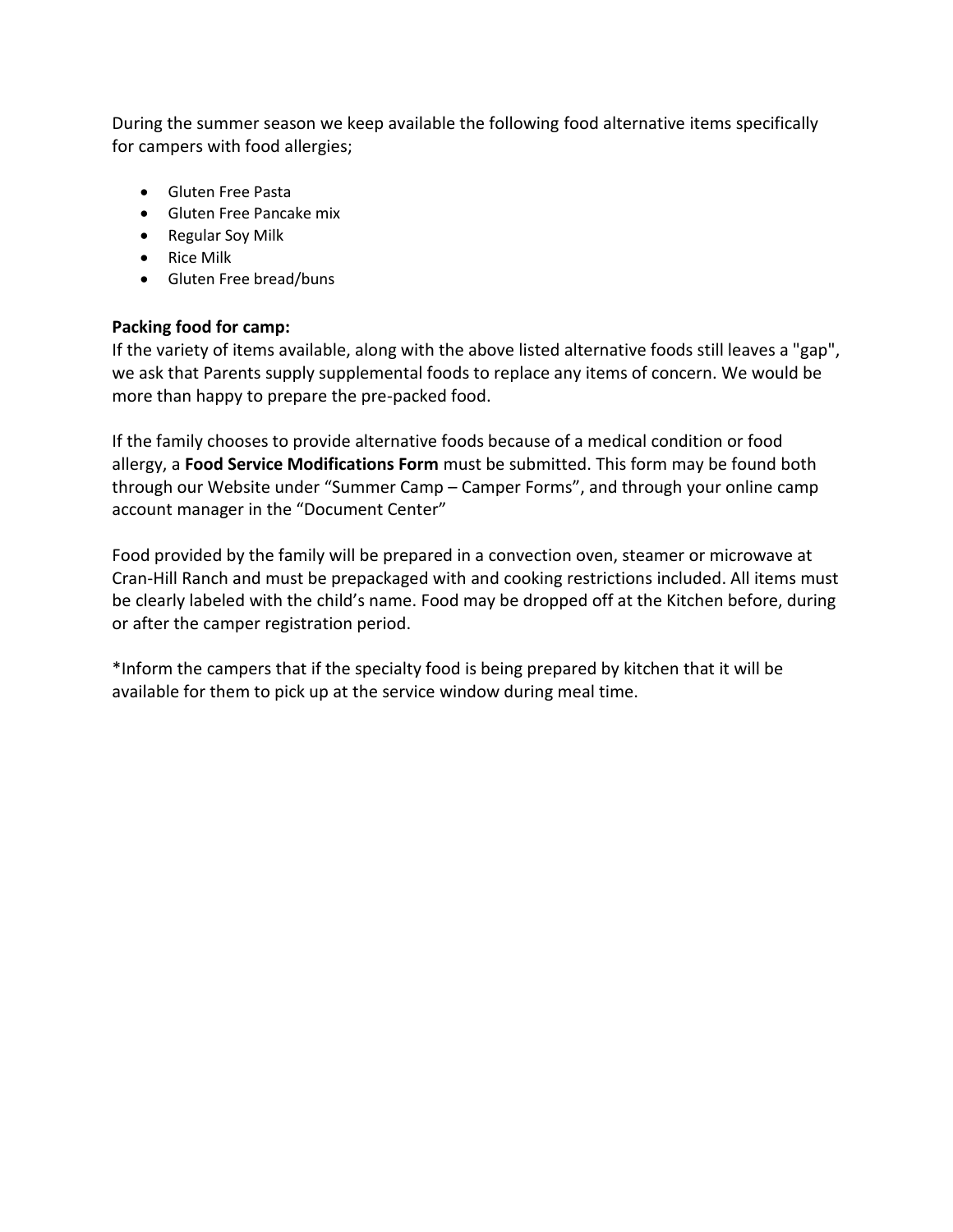### **THE ROLE OF THE CAMPER**

#### **As a vital partner in the circle of protection the camper will;**

Understand that meals are served in buffet or family style. Food-allergic students will choose their food first to reduce the risk of cross-contact and may request seconds directly from the kitchen staff if he or she has a concern about cross-contact.

Will always use the food line closest to the kitchen so that any questions can be addressed to the food service staff, and any special menu items or food replacement items will be readily available.

Thoroughly wash his or her hands before and after meals.

The Camper should:

- NEVER trade food with other campers.
- Not eat anything with unknown ingredients.
- Read every label and/or check with a counselor when purchasing food at the camp store.
- Be proactive in the management of mild reactions, such as seeking help if a reaction is suspected

- Tell their counselor, or the closest staff member, if a reaction seems to be starting, even if there is no visible appearance of allergic response.

- NOT go off alone if symptoms are beginning.

# **THE ROLE OF CRAN-HILL RANCH**

#### **As a vital partner in the circle of protection Cran-Hill Ranch will;**

Ensure that all Kitchen employees are trained regarding safe food handling practices to avoid cross contamination with potential food allergens. Food service employees wear gloves and hands are washed and gloves changed during extended use to avoid cross contamination with potential food allergens.

We maintain a list of students with food allergies within the food service area and maintain knowledge of which food products contain allergens.

**PLEASE NOTE: The Cran-Hill Ranch kitchen and camp store is only responsible for the food that we prepare and serve. We are not liable for outside snacks or meals brought by other guests.**